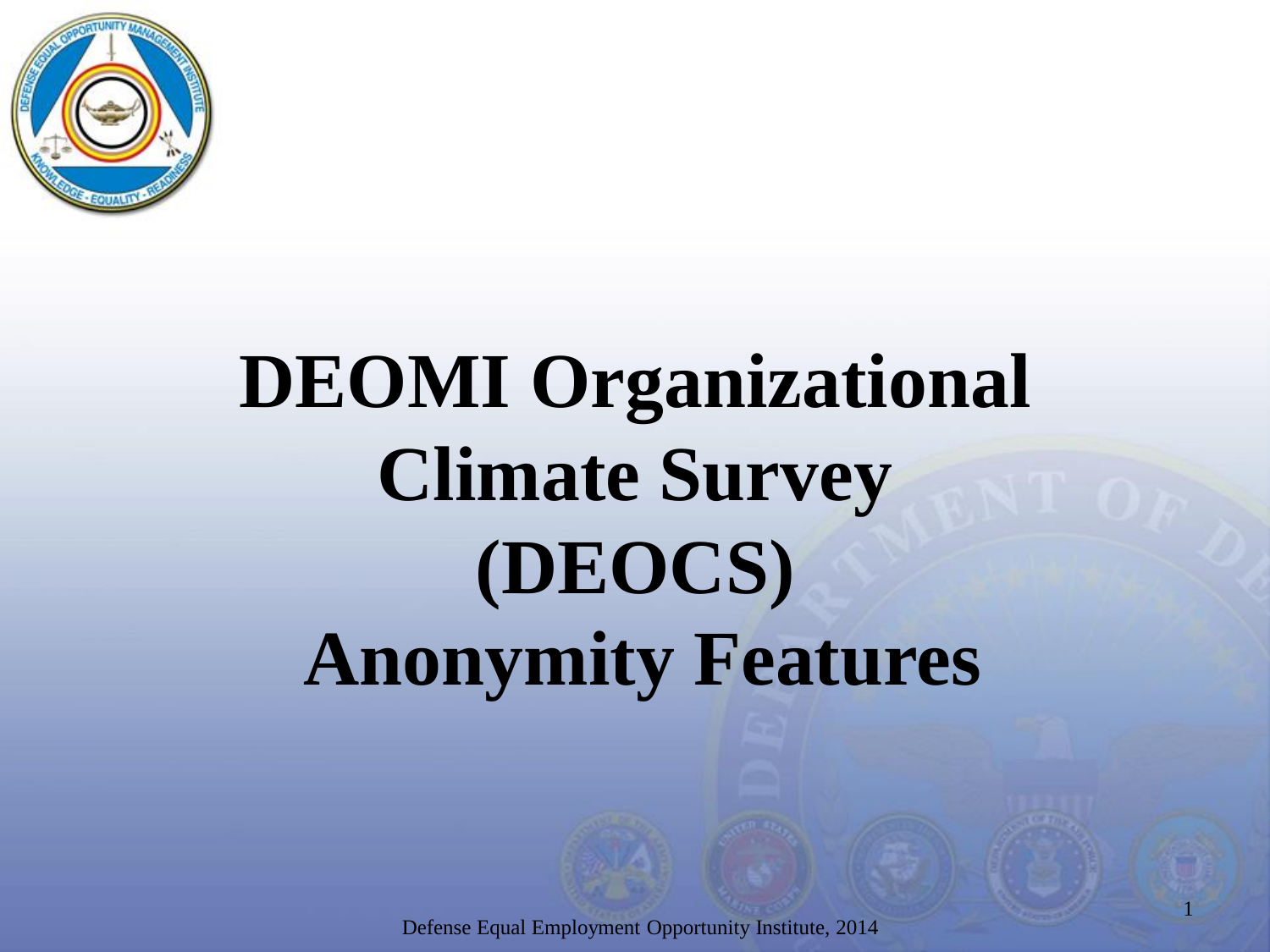

The DEOCS is an anonymously-administered survey that can be completed without a Common Access Card (CAC) from any computer with internet access.

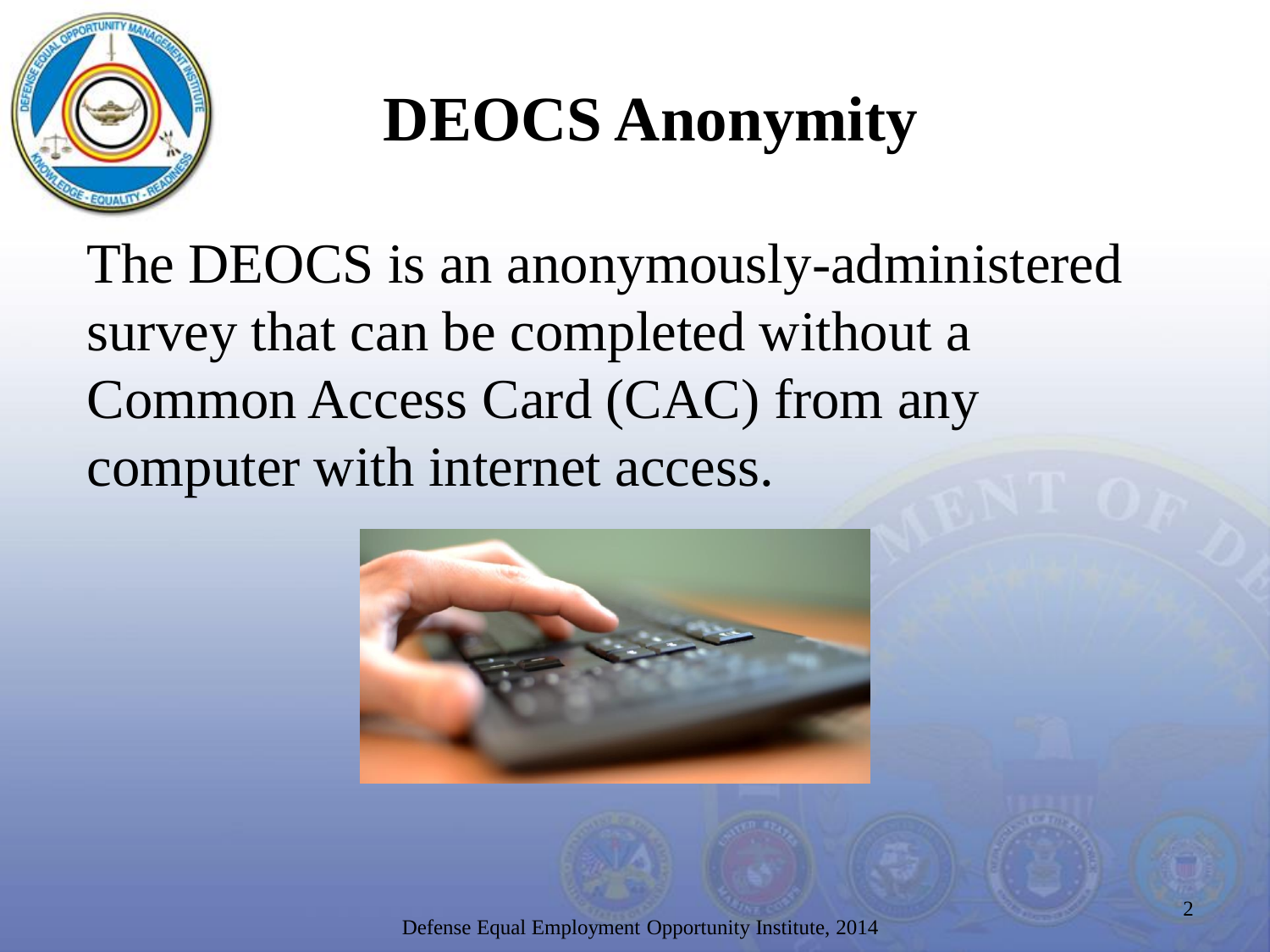

Respondents' anonymity is protected when completing the survey by using a computergenerated, untraceable password that cannot be linked to unit members or their computer systems (work or home).

In addition, no personally identifying information is collected.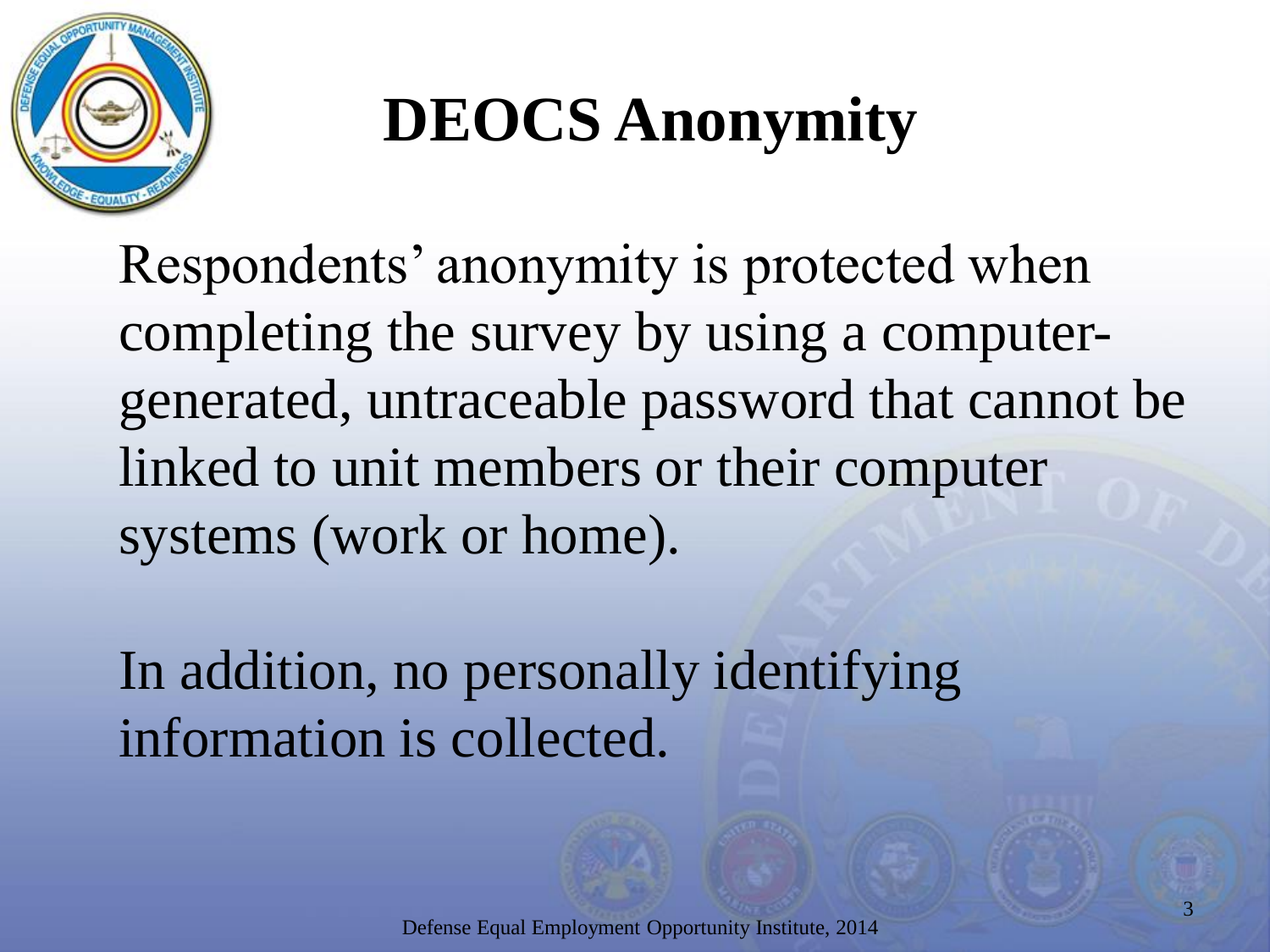

In order to generate a DEOCS report a minimum of 16 surveys must be completed.

The survey **will not** display group data if fewer than five members of that demographic completes the survey. However, your input and comments **will** appear in your unit's overall report.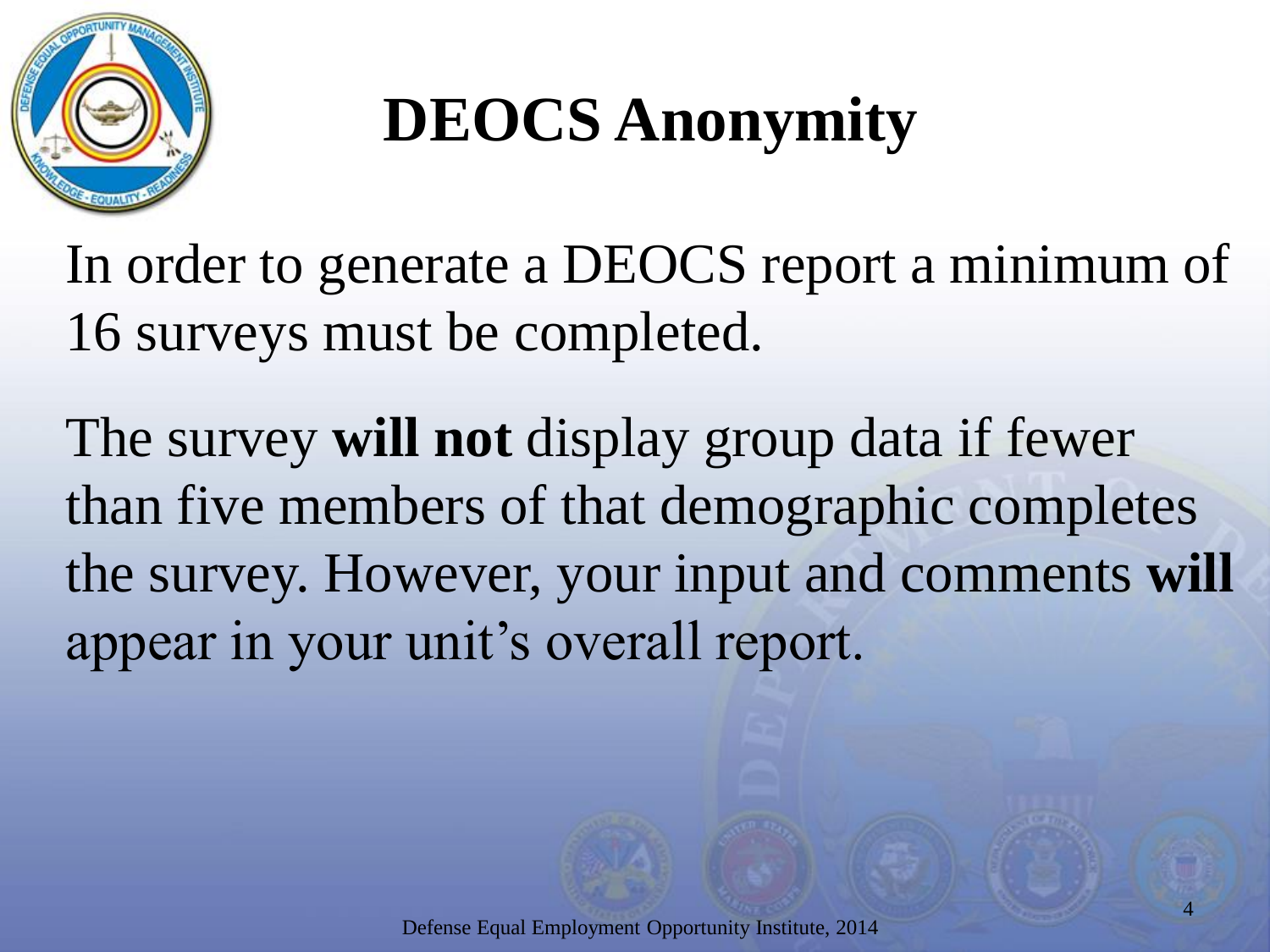

For example, if your unit has17 members that completed the survey—3 females and 14 males— there will be no data displayed for females, since fewer than 5 females completed the survey.



Defense Equal Employment Opportunity Institute, 2014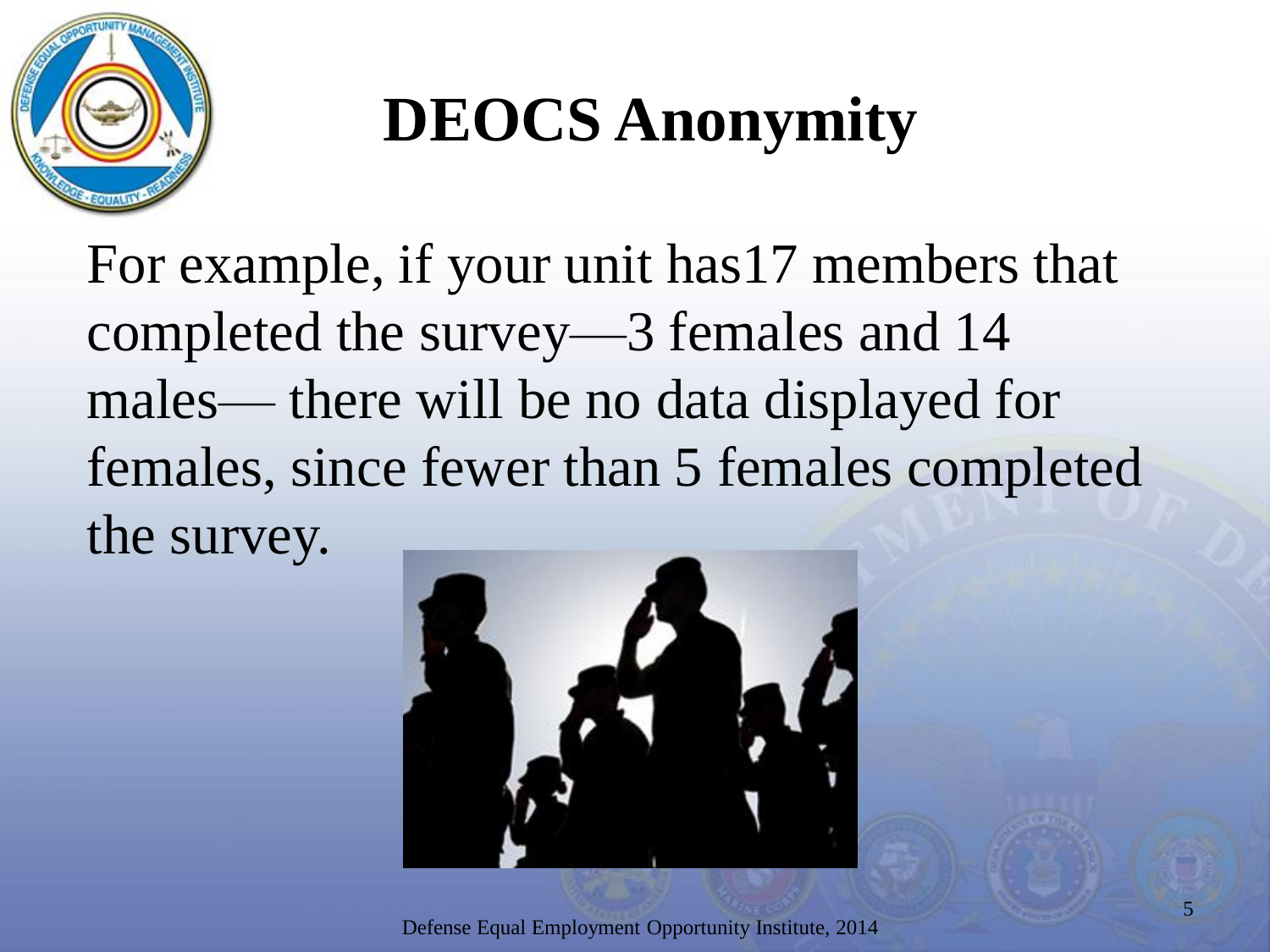

## **DEOCS Demographic Groups**



- Minority/Majority
- Women/Men
- Military/Civilian
- Officer/Enlisted
- Junior Officer/Senior Officer
- Junior Enlisted/Senior Enlisted
- Junior Civilian/Senior Civilian

#### **NO single line of demographic data is EVER produced.**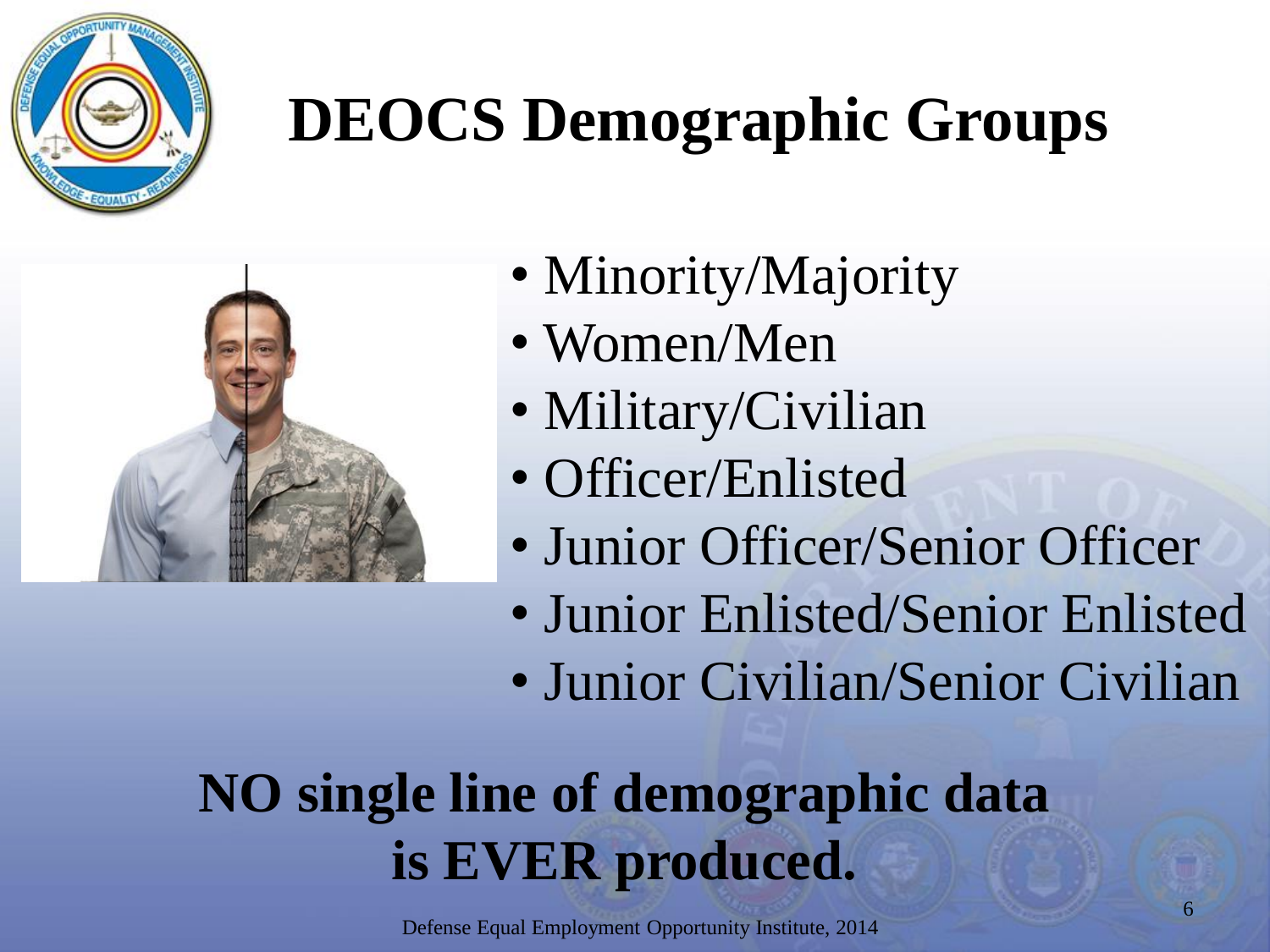



#### Meet Captain Kim Peters

Defense Equal Employment Opportunity Institute, 2014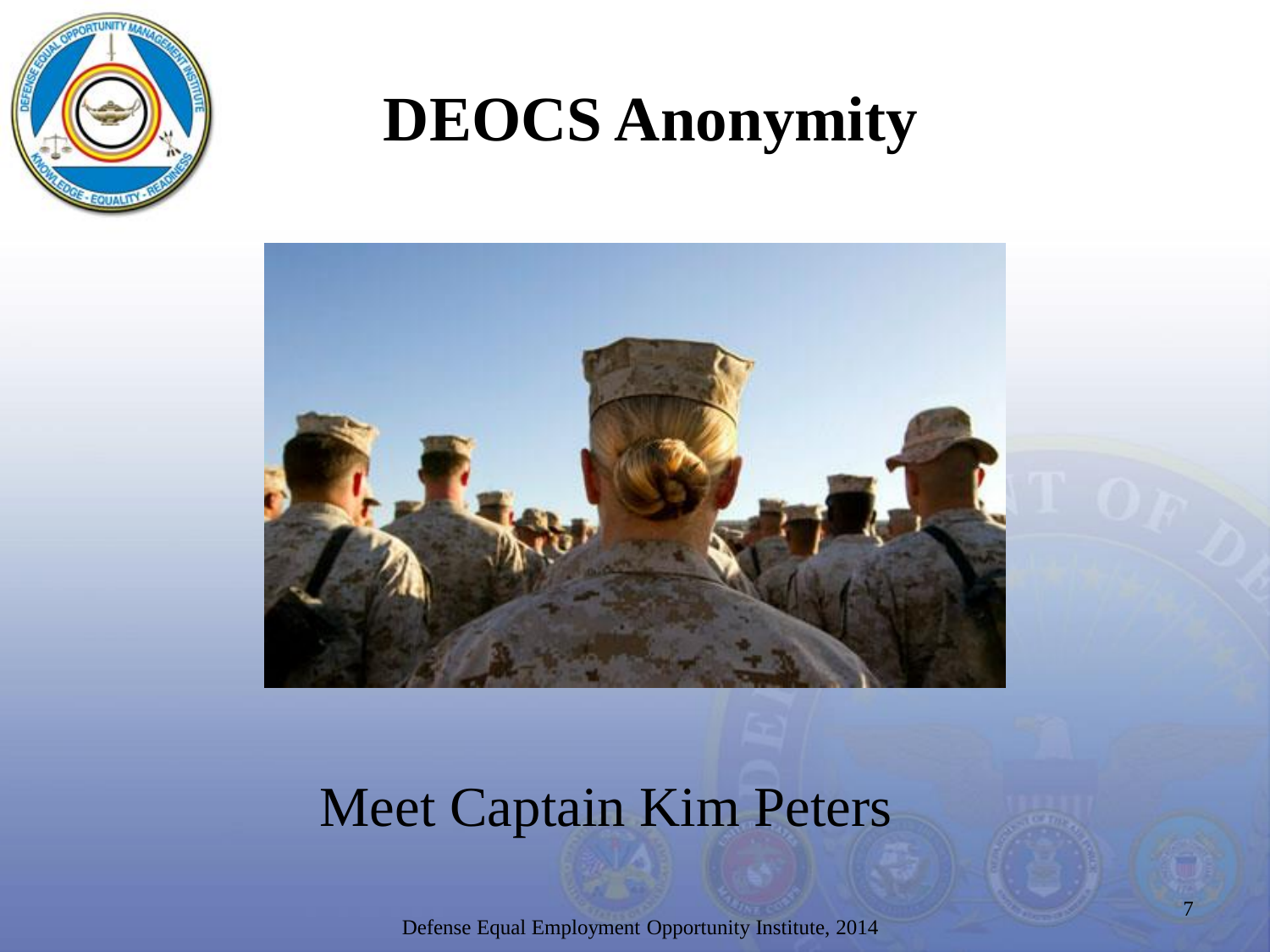

### **Demographic Data Example**

#### Captain Peters' responses will be displayed with the following demographic groups:

• White

- Female
- Captain (O-3)

#### **Can you identify Captain Peters in the data listed below?**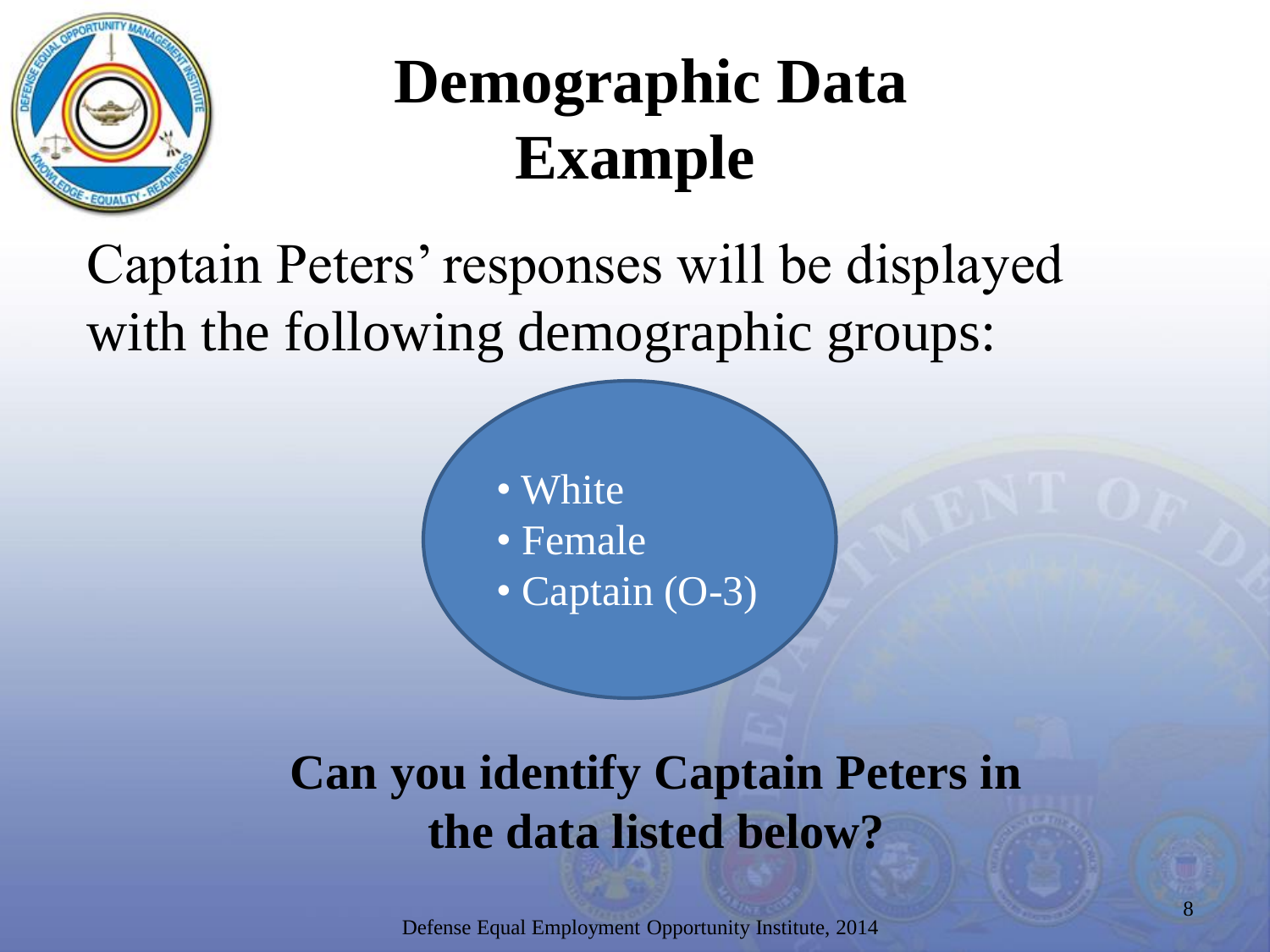

## **Captain Peters' Demographic Information**

#### **Unit Demographic Data**

| Majority 93       | Minority 27       |
|-------------------|-------------------|
| Male 95           | Female 29         |
| Officer 25        | Enlisted 87       |
| Senior Officer 11 | Junior Officer 14 |
| Military 112      | Civilian 12       |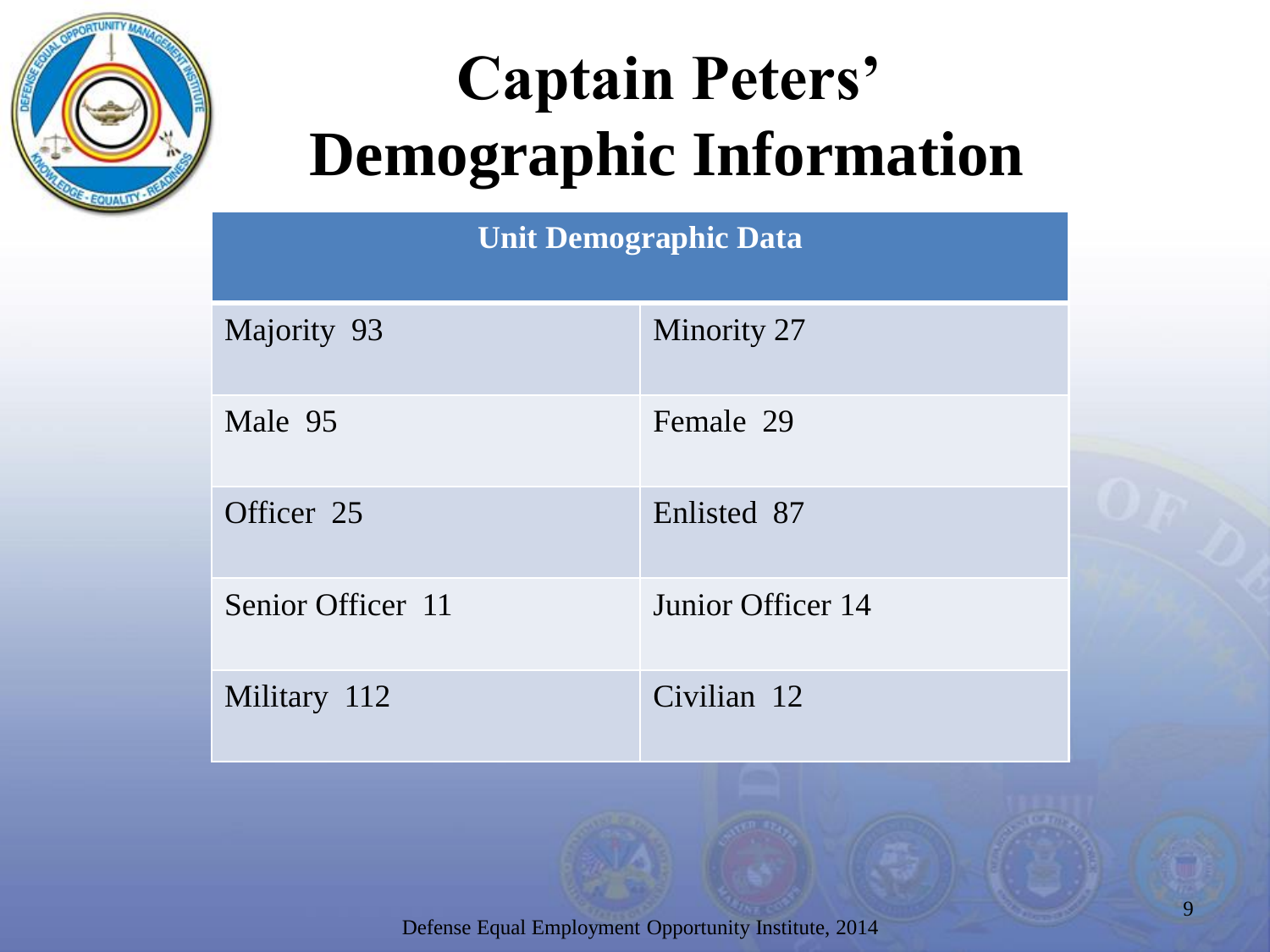

#### **DEOCS Comments**

The DEOCS survey allows participants to provide written comments to their Commanders/Directors.

It is important to know that these comments are provided verbatim and any self-identifying information could effect your anonymity.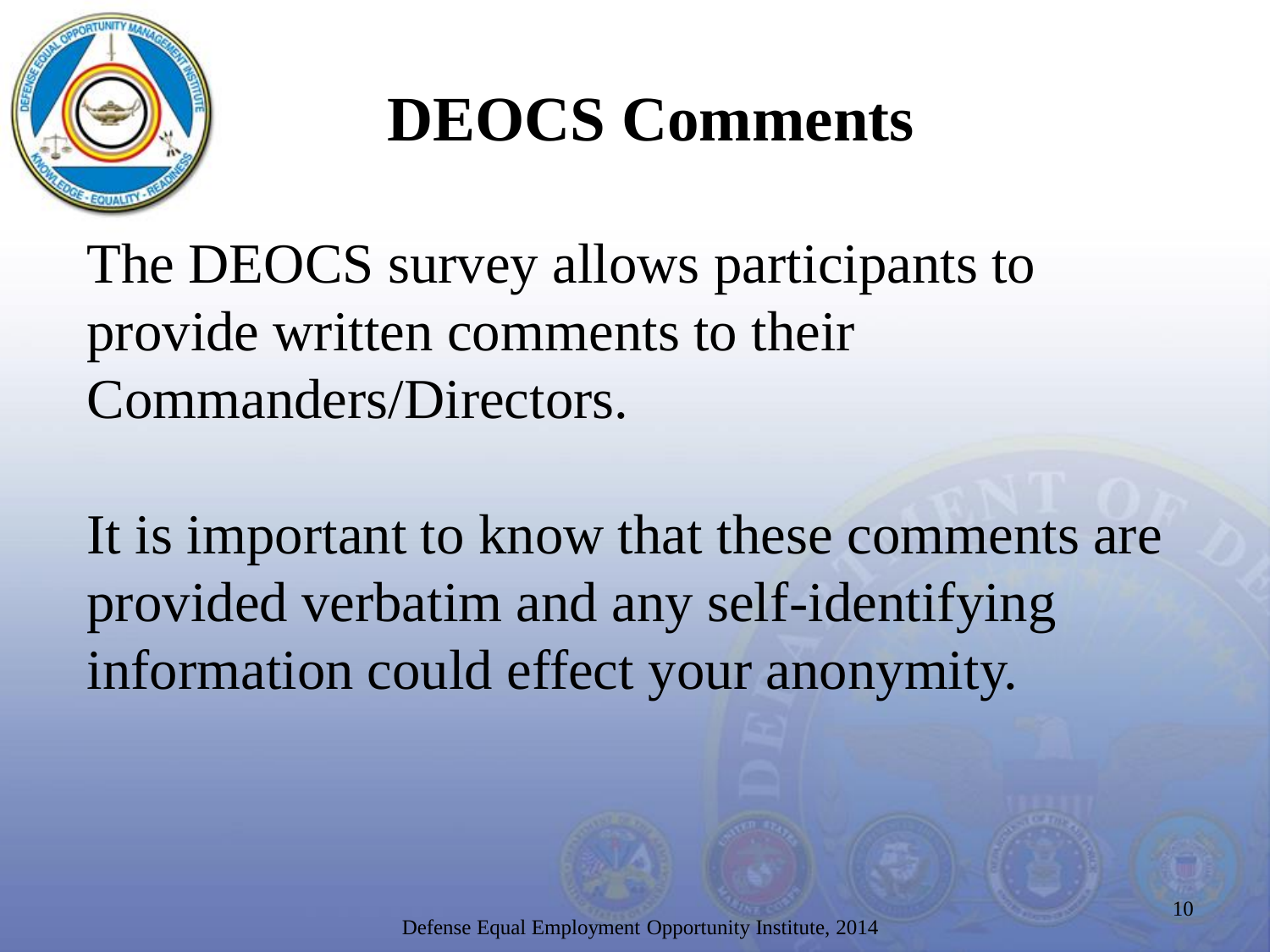

## **DEOCS Comment Example**

*"In our weekly staff meetings, each male staff member is addressed by their rank and last name and yet when they address me, they call me by my first name, not Captain Peters. His disrespect for female officers fosters a negative climate and is intolerable!"*

> As comments are provided verbatim **Captain Peters identified herself.**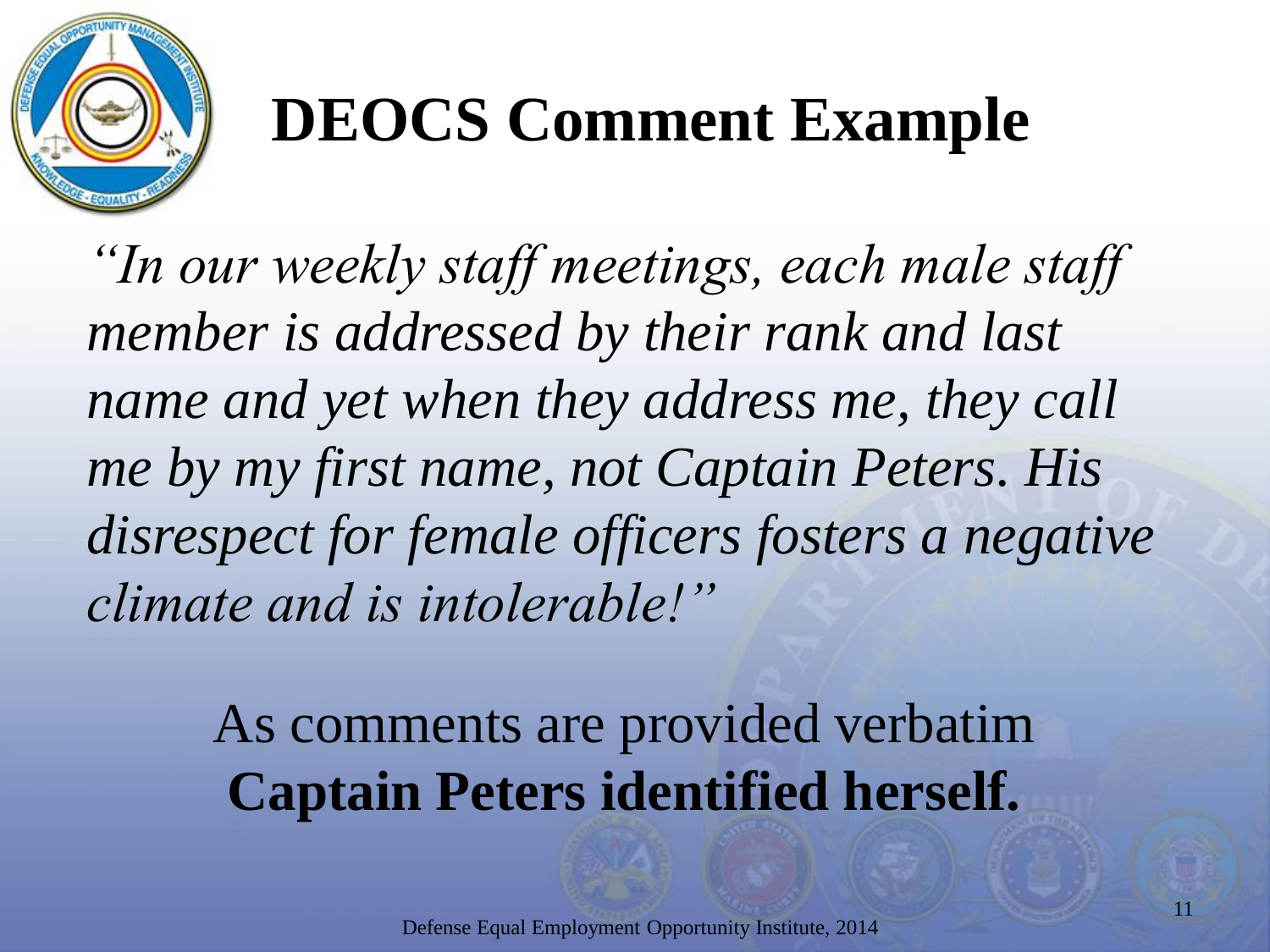

#### **Conclusion**



Responses provide perceptions about policies and procedures and gives insight to the general human relations climate of your unit.